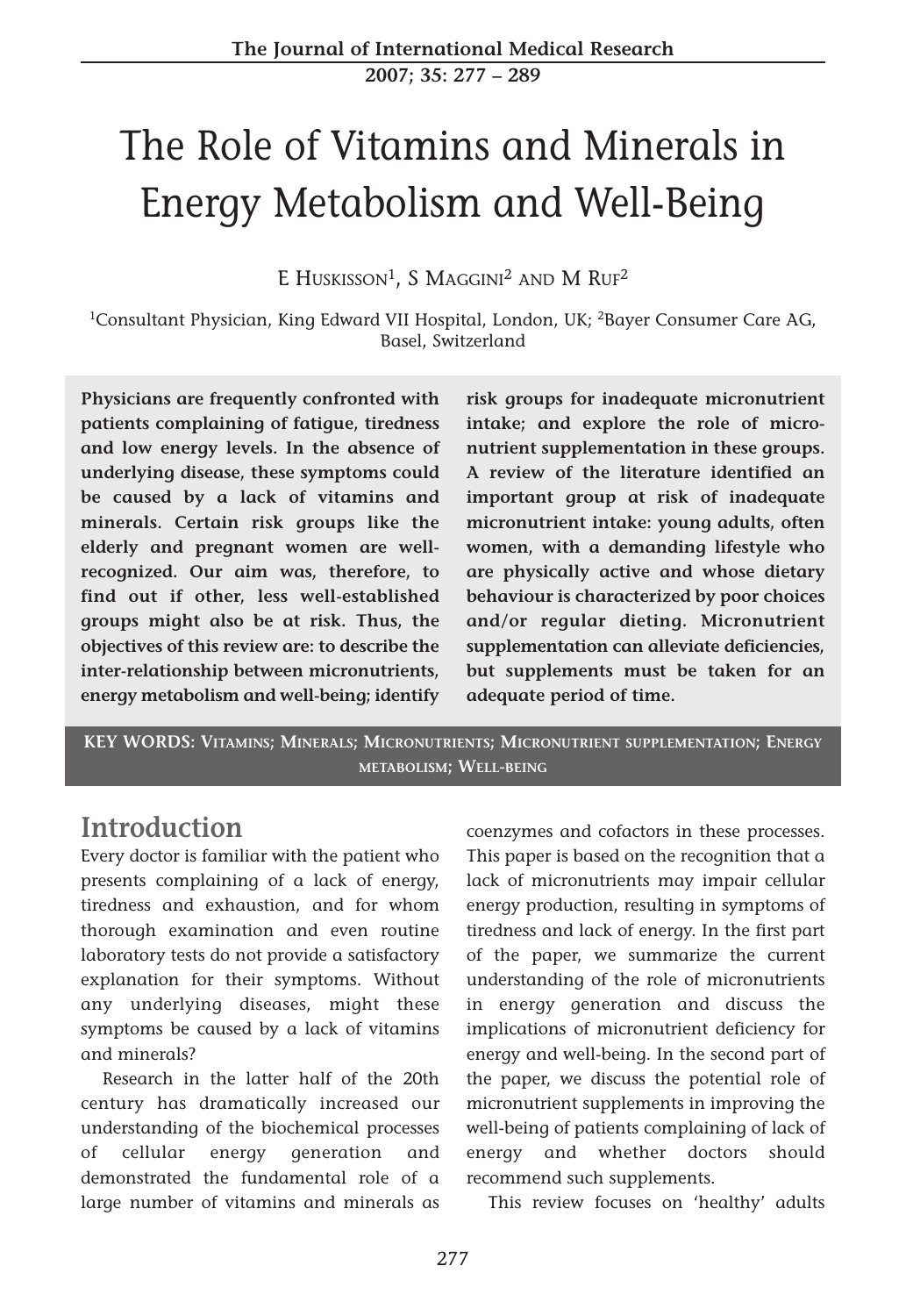#### **E Huskisson, S Maggini, M Ruf Vitamins and minerals in fatigue**

with active and demanding lives. It refers only briefly to athletes and sports performance, because comprehensive reviews about these groups and their specific needs can be found easily in the literature. For the same reason, we will also exclude very well-known risk groups, such as the elderly and those with vitamin  $B_{12}$  and iron deficiency.

## **Energy metabolism in the body**

Energy to power the body's metabolic processes is derived from the food that we eat. Various reactions in catabolic pathways release this energy and store it in the highenergy phosphate bonds of the body's energy storage molecule, adenosine triphosphate (ATP). The process by which energy is transformed into ATP is known as cellular respiration (Fig. 1). The main part of this cellular respiration happens in the mitochondria, often referred to as the power plants of the cell. Glucose is the body's preferred source of energy for the production of ATP but, if necessary, other carbohydrates, fats and proteins can also be metabolized to acetyl coenzyme A (CoA), enter the citric acid (Krebs) cycle and be oxidized to carbon dioxide and water.



From each molecule of glucose, a total of up to 38 molecules of adenosine triphosphate (ATP) are produced. NADH, nicotinamide adenine dinucleotide (reduced form); FADH<sub>2</sub>, flavin adenine dinucleotide (reduced form)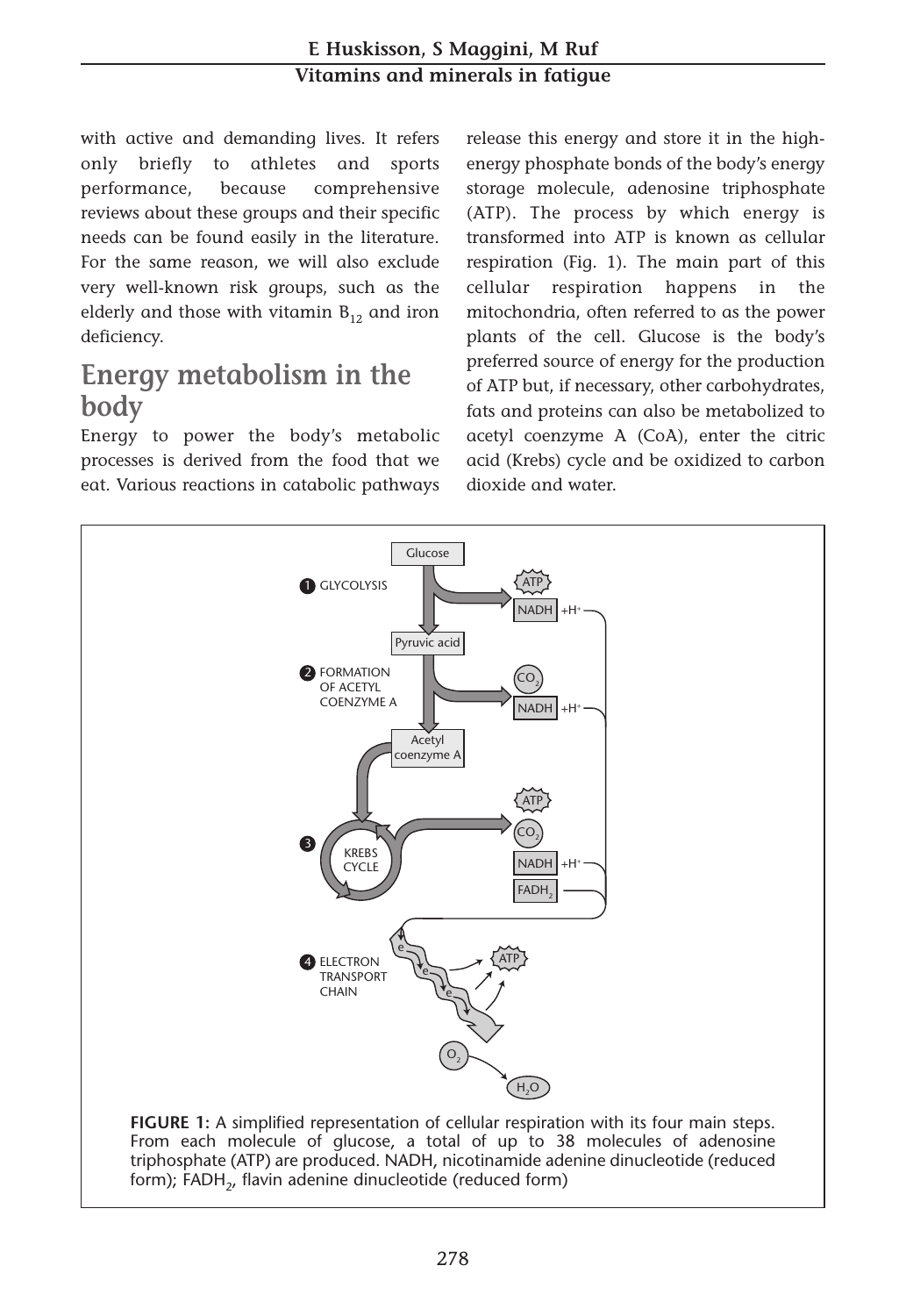#### **ROLES OF MICRONUTRIENTS IN ENERGY METABOLISM**

The transformation of dietary energy sources, such as carbohydrates, fats and proteins into cellular energy in the form of ATP requires several micronutrients as coenzymes and cofactors of enzymatic reactions, as structural components of enzymes and mitochondrial cytochromes, and as active electron and proton carriers in the ATP-generating respiratory chain: $1,2$ (i) thiamine pyrophosphate (TPP; vitamin  $B_1$ ), CoA (containing pantothenic acid), flavin mononucleotide (FMN; derived from vitamin  $B_2$ ), flavin adenine dinucleotide (FAD; derived from vitamin  $B_2$ ) and nicotinamide adenine dinucleotide (NAD; derived from nicotinamide) are involved in the Krebs cycle and complexes I and II of the respiratory chain; (ii) biotin, CoA and FAD are involved in haem biosynthesis, which is an essential part of the cytochromes and important for the latter part of the mitochondrial respiratory chain; (iii) succinyl-CoA can feed into either the respiratory chain or the Krebs cycle depending on the needs of the cell.

In addition, the respiratory chain in the mitochondria also involves iron – sulphur (Fe – S) centres containing either two or four iron atoms that form an electron transfer centre within a protein.

The role of vitamins in energy metabolism continues to attract research interest. Depeint *et al*. <sup>2</sup> confirmed the essential role of vitamins  $B_{6}$ ,  $B_{12}$  and folate in maintaining the mitochondrial one-carbon transfer cycles by regulating mitochondrial enzymes. The same authors also emphasized the essential role of the B vitamin family in maintaining mitochondrial energy metabolism and how mitochondria in their role as the cellular organelles responsible for energy metabolism are compromised by a deficiency of any B vitamin.3

As with the B vitamins, the role of certain minerals in energy metabolism is the subject of increasing interest. For example, a recent review noted the importance of adequate amounts of magnesium, zinc and chromium to ensure the capacity for increased energy expenditure and work performance, and that supplemental magnesium and zinc apparently improve strength and muscle metabolism.4 A subsequent paper investigated the effects of magnesium depletion on physical performance and found that it resulted in increased energy needs and an adverse effect on cardiovascular function during submaximal work.5 Most recently, Lukaski has shown that low dietary zinc also impairs cardiorespiratory function during exercise.<sup>6</sup> Table 1 summarizes the present state of knowledge with regard to the role(s) of individual micronutrients in energy metabolism.7 – <sup>10</sup>

## **Inadequate micronutrient intake**

The serious consequences of profound vitamin deficiency have been recognized for more than a century. Mainly as a result of better general nutrition and of micronutrient supplementation in at-risk groups, the deficiency diseases, such as rickets, pellagra, scurvy and beriberi, are now relatively uncommon, at least in the developed world. But, within the past two decades, a number of investigators $11,12$  have re-introduced the concept of marginal micronutrient deficiency, first proposed by Pietrzik in 1985.13 This showed that, long before the clinical symptoms of deficiency appear, micronutrient deficiencies develop progressively through several sub-clinical stages (Table 2).

Marginal deficiencies may occur as a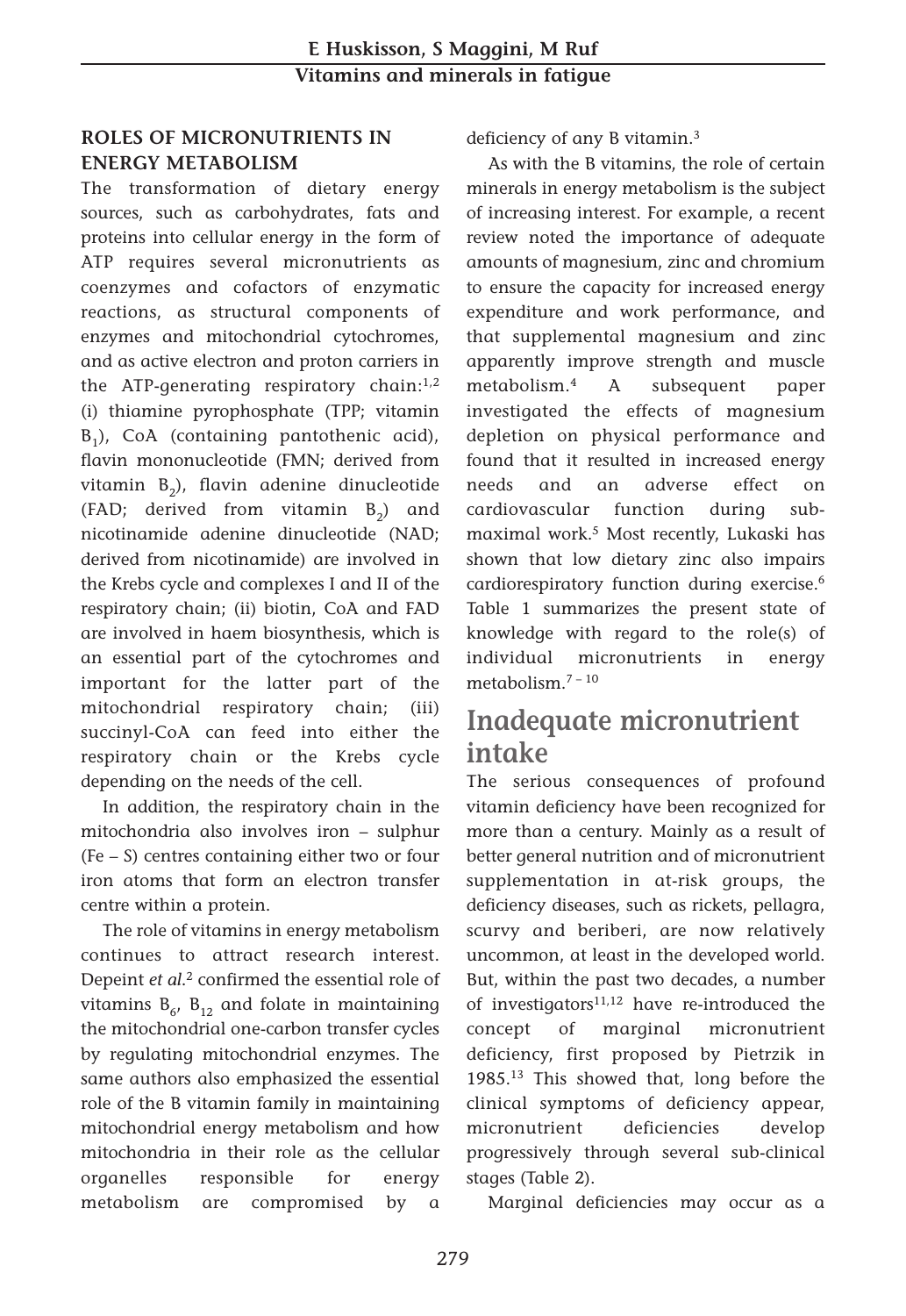| <b>TABLE 1:</b><br>Present state of knowledge with regard to the role(s) of individual micronutrients in<br>energy metabolism7-10 |                                                                                                                                                                                                                                                                                                                                                                                                           |  |
|-----------------------------------------------------------------------------------------------------------------------------------|-----------------------------------------------------------------------------------------------------------------------------------------------------------------------------------------------------------------------------------------------------------------------------------------------------------------------------------------------------------------------------------------------------------|--|
| <b>Micronutrient</b>                                                                                                              | Function in energy metabolism                                                                                                                                                                                                                                                                                                                                                                             |  |
| <b>Vitamins</b><br>Thiamine $(B_1)$                                                                                               | • Essential cofactor in the conversion of carbohydrates to energy.<br>Needed for normal muscle function, including the heart muscle.<br>Involved in oxidative carboxylation reactions, which also require<br>manganese ions.                                                                                                                                                                              |  |
| Riboflavin $(B_2)$                                                                                                                | • As a cofactor in the mitochondrial respiratory chain, helps in the release<br>of energy from foods.<br>Component of the main coenzymes FAD and FMN.                                                                                                                                                                                                                                                     |  |
| Nicotinic acid,<br>niacin $(B_3)$                                                                                                 | • As a cofactor in the mitochondrial respiratory chain, helps in the release<br>of energy from foods.<br>• Transformed into NAD and NADP, which play a key role in oxidation -<br>reduction reactions in all cells.                                                                                                                                                                                       |  |
| Pyridoxine $(B_6)$                                                                                                                | Helps in the release of energy from foods.<br>$\bullet$<br>• Used as a cofactor by nearly 100 enzymatic reactions, mainly in protein<br>and amino acid metabolism.                                                                                                                                                                                                                                        |  |
| Vitamin $B_{12}$                                                                                                                  | • Essential for metabolism of fats and carbohydrates and the synthesis of<br>proteins.<br>Interacts with folic acid metabolism.                                                                                                                                                                                                                                                                           |  |
| <b>Biotin</b>                                                                                                                     | • As a cofactor, involved in metabolism of fatty acids, amino acids and<br>utilization of B vitamins.                                                                                                                                                                                                                                                                                                     |  |
| Pantothenic acid                                                                                                                  | Plays an essential role in the Krebs cycle.<br>$\bullet$<br>Component of coenzyme A.                                                                                                                                                                                                                                                                                                                      |  |
| Vitamin C<br>(ascorbic acid)                                                                                                      | Essential for synthesis of carnitine (transports long-chain fatty acids into<br>mitochondria) and the catecholamines, adrenaline and noradrenaline.<br>Ascorbic acid facilitates transport and uptake of non-haem iron at the<br>mucosa, the reduction of folic acid intermediates, and the synthesis of<br>cortisol.<br>Potent antioxidant.                                                              |  |
| Folic acid                                                                                                                        | Folates function as a family of cofactors that carry one-carbon (C1) units<br>$\bullet$<br>required for the synthesis of thymidylate, purines and methionine, and<br>required for other methylation reactions.<br>Folate is essential for metabolic pathways involving cell growth,<br>replication, survival of cells in culture.<br>Around 30 – 50% of cellular folates are located in the mitochondria. |  |
| <b>Minerals</b><br>Calcium                                                                                                        | • Essential for the excitability of muscles and nerves.                                                                                                                                                                                                                                                                                                                                                   |  |
|                                                                                                                                   | • Activates a series of reactions including fatty acid oxidation,<br>mitochondrial carrier for ATP (with magnesium), glucose-stimulated<br>insulin release.                                                                                                                                                                                                                                               |  |
| Phosphorus                                                                                                                        | • Structural component of nucleotide coenzymes; ATP contains phosphorus,<br>as does creatine phosphate, another high-energy compound.<br>• ATP is involved in energy transformation and molecular activation.                                                                                                                                                                                             |  |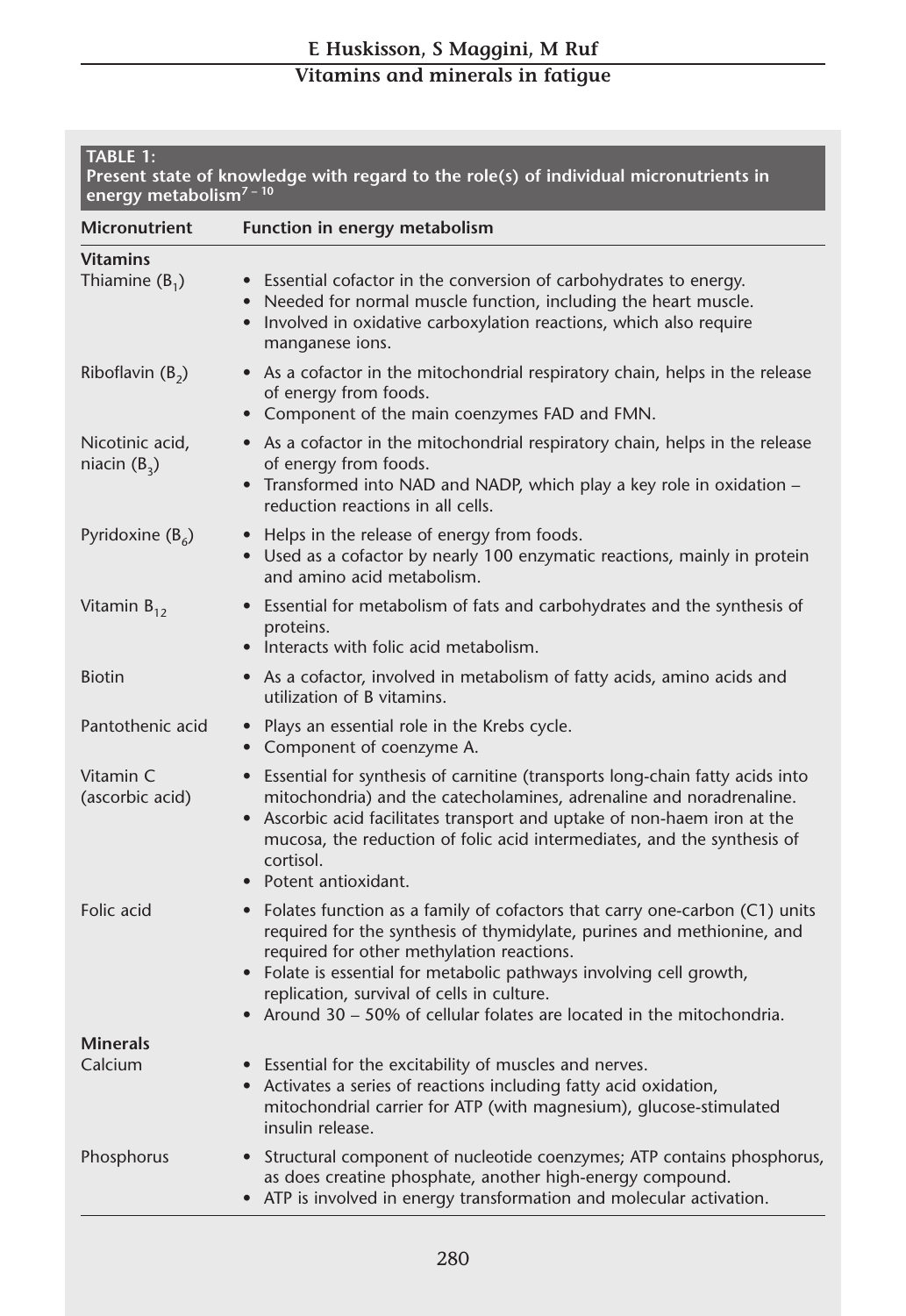| <b>Micronutrient</b>  | Function in energy metabolism                                                                                                                                                                                                                                                                                                                                    |  |
|-----------------------|------------------------------------------------------------------------------------------------------------------------------------------------------------------------------------------------------------------------------------------------------------------------------------------------------------------------------------------------------------------|--|
| Magnesium             | • Essential for the excitability of muscles and nerves.<br>Cofactor in over 300 enzyme reactions, particularly those involving<br>metabolism of food components.<br>Required by all enzymatic reactions involving the energy storage<br>molecule ATP.                                                                                                            |  |
| <b>Trace elements</b> |                                                                                                                                                                                                                                                                                                                                                                  |  |
| Copper                | • Essential cofactor of cytochrome C oxidase, a component of the<br>mitochondrial respiratory chain.<br>Involved in iron metabolism.                                                                                                                                                                                                                             |  |
| Chromium (III)        | • Potentiates insulin action, thus promoting glucose uptake by the cells.<br>Individuals who exercise strenuously have been reported to have higher<br>urinary levels of chromium.                                                                                                                                                                               |  |
| Iron                  | • Essential part of haemoglobin for oxygen transport, of myoglobin for<br>transporting and storing oxygen in the muscle and releasing it when<br>needed during muscle contraction.<br>Facilitates transfer of electrons in the respiratory chain and is thus<br>important in ATP synthesis.<br>Necessary for red blood cell formation and function.<br>$\bullet$ |  |
| Manganese             | Cofactor of several enzymes involved in metabolism of carbohydrates<br>$\bullet$<br>and gluconeogenesis.                                                                                                                                                                                                                                                         |  |
| Zinc                  | Essential part of more than 100 enzymes, some of which are involved in<br>$\bullet$<br>energy metabolism.                                                                                                                                                                                                                                                        |  |

result of inadequate micronutrient intake, caused by poor diet, malabsorption or abnormal metabolism. Whether in the developed or the less developed world, the overwhelming majority of cases fall into stages 1 – 3 (Table 2) and are further referred to as an inadequate micronutrient status.

Ideally, a sufficient and balanced diet should cover the overall micronutrient requirements. Unfortunately, even in developed countries, many sections of the population do not receive the essential vitamins and minerals needed from their diet. Several groups in the population are at increased risk for inadequate micronutrient status, usually due to insufficient intake caused by weight-reducing diets, insufficient and/or imbalanced nutrition, eating disorders, or demanding periods such as extensive exercise or emotional and/or physiological stress. Increased requirements may also cause an inadequate vitamin and mineral status; for example, as may occur in pregnancy and lactation, during growth, in the elderly, smokers and chronic alcohol abusers, and in patients with certain underlying diseases.<sup>14-17</sup>

Even otherwise 'healthy' individuals can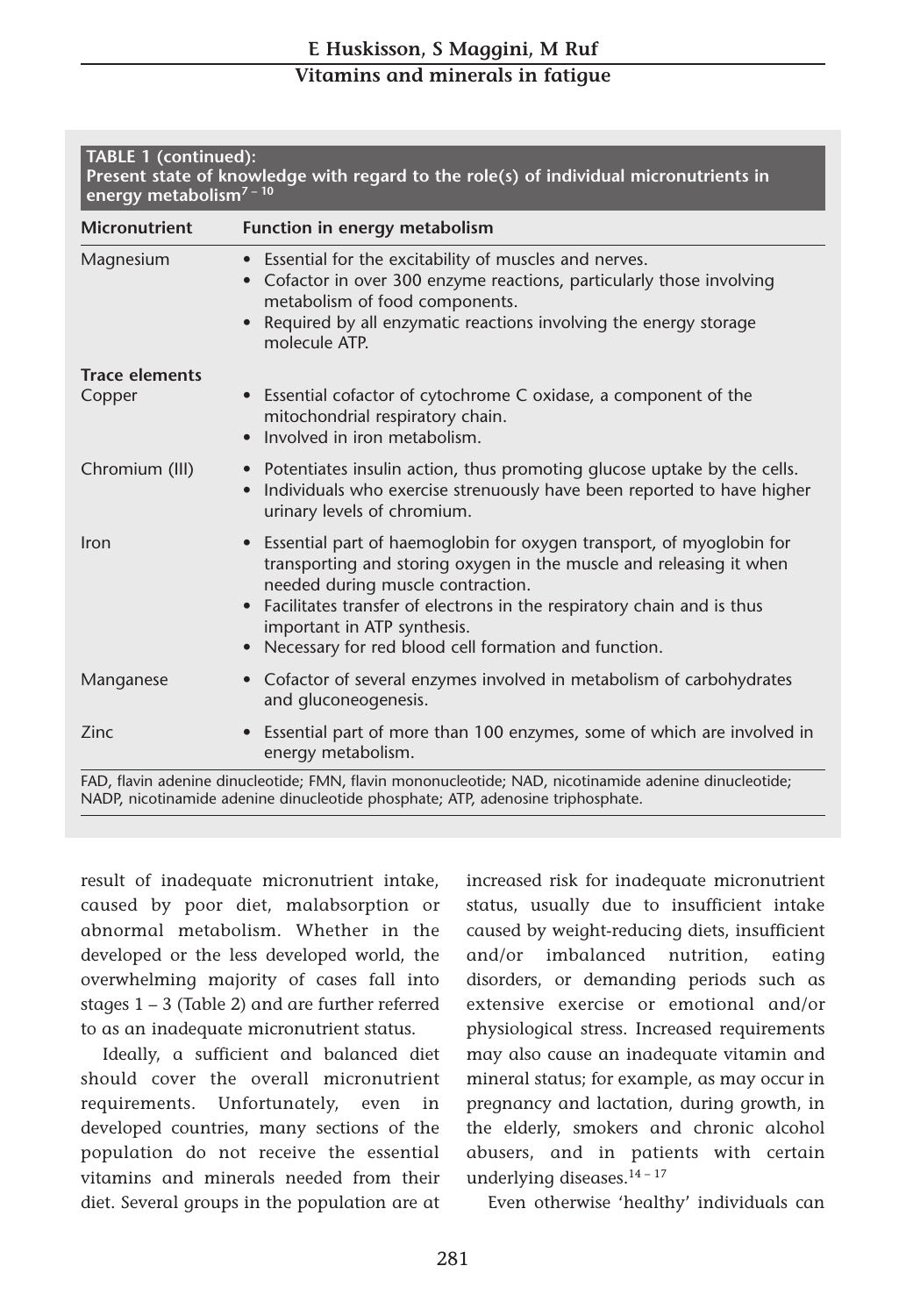| TABLE 2:<br>The sub-clinical stages of marginal micronutrient deficiency <sup>13</sup> |                                                                                                 |                                                                                                   |  |  |  |
|----------------------------------------------------------------------------------------|-------------------------------------------------------------------------------------------------|---------------------------------------------------------------------------------------------------|--|--|--|
| <b>Stage</b>                                                                           | Aetiology                                                                                       | Evidence                                                                                          |  |  |  |
| Stage 1                                                                                | Depletion of vitamin stores (more<br>rapid for water-soluble than for<br>fat-soluble vitamins). | Measurement of vitamin/mineral levels in<br>the blood or tissues.                                 |  |  |  |
| Stage 2                                                                                |                                                                                                 | Non-specific biochemical adaptation. Decreased excretion of metabolites in the<br>urine.          |  |  |  |
| Stage 3                                                                                | Secretion of micronutrient-dependant<br>enzymes or hormones reduced.                            | First physical signs; lack of energy, malaise,<br>loss of appetite, insomnia.                     |  |  |  |
| Stage 4                                                                                | Reversible impairment of metabolic<br>pathways and cellular function.                           | Morphological, metabolic or functional<br>disturbances.<br>More pronounced physiological changes. |  |  |  |
| Stage 5                                                                                | Irreversible tissue damage.                                                                     | Clinical signs of micronutrient deficiency.                                                       |  |  |  |

be at risk due to lifestyle-related factors. The 'lifestyle' category typically includes young to middle-aged adults with high occupational pressure or the double burden of family and work, for whom time is always in short supply. In this group, the risk for an inadequate micronutrient status is often the result of lifestyle-associated behaviour, such as rushed meals, unhealthy food choices, chronic or periodical dieting, and stressrelated behaviour, such as smoking, excessive alcohol and coffee consumption.<sup>18</sup> Even mild micronutrient deficiencies can result in a lack of well-being and general fatigue, reduced resistance to infections or impaired mental processes (e.g. memory, concentration, attention and mood). $8,9$ Recent studies have indicated that an optimal intake of certain vitamins is also crucial for long-term health maintenance and to help prevent diseases, such as osteoporosis, coronary heart disease and cancer. 19,20

The risk of developing an inadequate micronutrient status is more common in industrialized populations than is generally assumed. In the 1987 – 1988 Dutch National Food Consumption Survey, $21$  combinations of low thiamine, riboflavin, vitamin  $B_6$  and vitamin C intakes were found among adults. A double-blind study demonstrated that a state of depletion of thiamine, riboflavin, and vitamins  $B_6$  and C can be induced within 8 weeks by a diet composed of normal food products.22 Within 3 – 6 weeks, deterioration of the vitamin status was indicated by decreased vitamin concentrations in the blood, decreased erythrocyte enzyme activities, elevation of stimulation tests of these enzymes and lower vitamin excretion in the urine.<sup>22</sup> Although no vitamin-specific clinical signs and symptoms of deficiency were observed, this depletion study showed that the combined marginally deficient status of thiamine, riboflavin, vitamin  $B_6$  and vitamin C resulted in decreased physical performance. Marginal vitamin  $B_6$  intake is among the nutritional risks prevalent in The Netherlands.<sup>23</sup>

Vitamin and mineral intake was recently assessed in the UK in an extensive survey carried out in adults aged 19 – 64 years living in private households.<sup>24</sup> Data from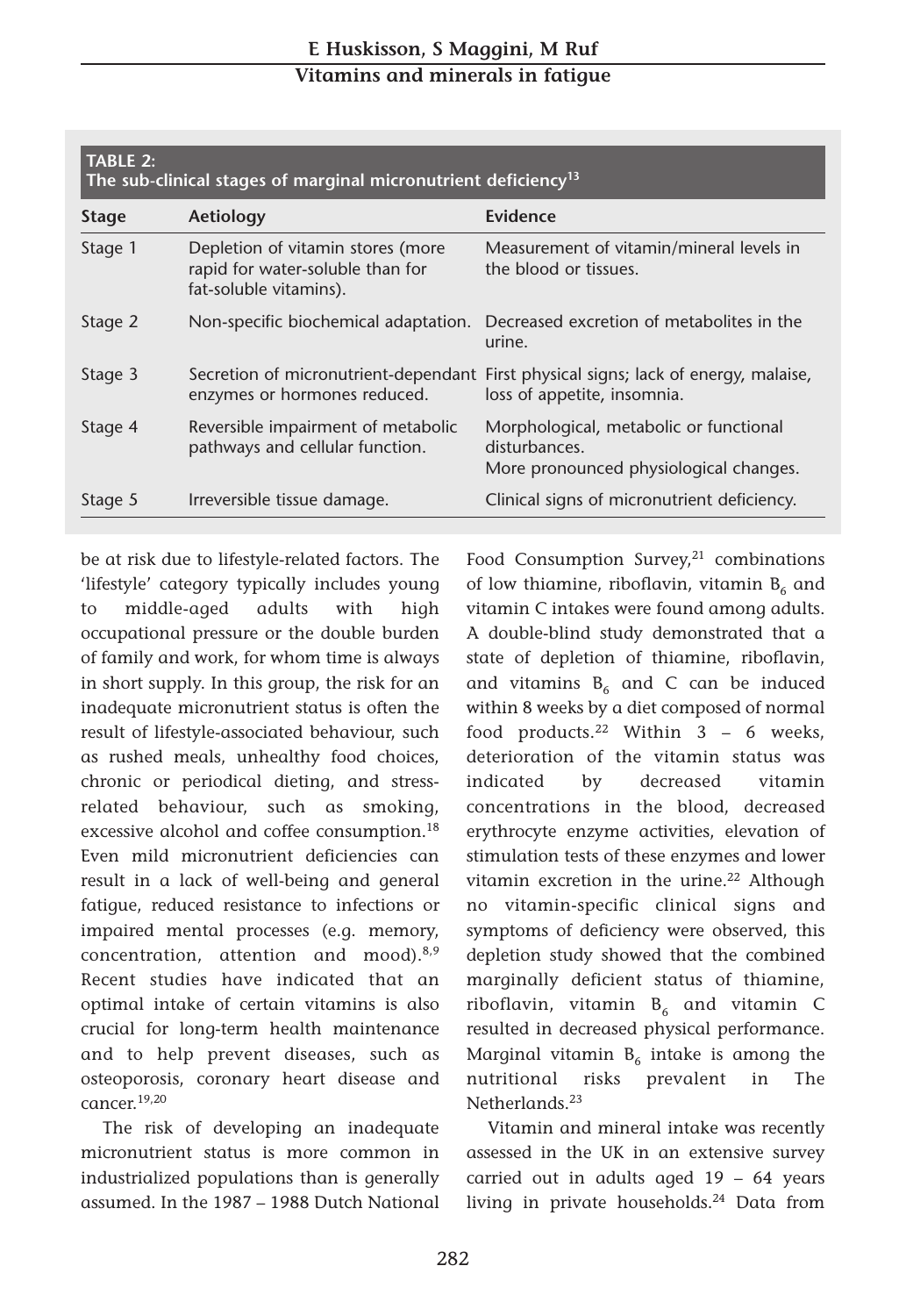#### **E Huskisson, S Maggini, M Ruf Vitamins and minerals in fatigue**

more than 2250 dietary interviews were gathered, along with more than 1700 7-day dietary records. In general, the intake data for vitamins and minerals were satisfactory, showing an average intake from food sources and supplements combined that met or exceeded the local recommended daily allowance (RDA) for each individual micronutrient.24 However, when only dietary intake was considered and when looking at the stratified intake data, significant proportions of the population were found to have intakes below the RDA, as shown in Table  $3^{24}$ 

Data from the USA have shown that, even in the general population, the prevalence of low serum folate (18.4%) and of low redblood cell folate (45.8%) was quite high.25 This, in addition to the well-recognized roles of folate in human health, prompted the start of the mandatory folic acid fortification programme in 1998 in the USA.25 Dutch data also indicated that around 50% of a representative Dutch population sample did not meet current recommendations for folate intake.26 Recently, it was reported that folic acid deficiency in adolescent teenage girls in Turkey ranged between 14.7% and 20.1% in rural and urban areas, respectively. 27

Another vitamin of concern is vitamin D; inadequate vitamin D status is becoming more common in developed countries. Vitamin D inadequacy is found in approximately 36% of otherwise healthy adults overall, in up to 57% of patients seen in general medicine in the USA and at even higher percentages in Europe.<sup>28</sup>

Dietary magnesium does not generally meet recommended intakes for adults. Results of a recent national survey in the USA, for example, indicated that a substantial proportion of women do not consume the recommended daily intake of magnesium; with the menopause this problem increases among women over 50 years old.<sup>5</sup> The average magnesium intake for women was found to be 228 mg/day compared with the recommendation of 320 mg/day by the US Institute of Medicine.<sup>5</sup> This average intake amount was derived from a 1-day diet recall and, thus, may be an overestimate of actual magnesium intake. Magnesium has also been proposed as a limiting nutrient for exercise and performance. Surveys of physically active individuals indicate that magnesium intakes among certain groups of athletes do not meet recommendations for adults.4 A few reports have indicated that magnesium supplements enhance strength and improve exercise performance.29 However, it is unclear whether these effects are related to

|                       | Proportion of adults with an intake below the RDA |           |  |
|-----------------------|---------------------------------------------------|-----------|--|
| <b>Micronutrients</b> | Men $(%)$                                         | Women (%) |  |
| Vitamin $B_1$         | 12                                                | 13        |  |
| Vitamin $B_2$         | 20                                                | 28        |  |
| Vitamin $B_6$         | 6                                                 | 10        |  |
| Folate                | 11                                                | 30        |  |
| Magnesium             | 50                                                | 74        |  |
| Zinc.                 | 43                                                | 45        |  |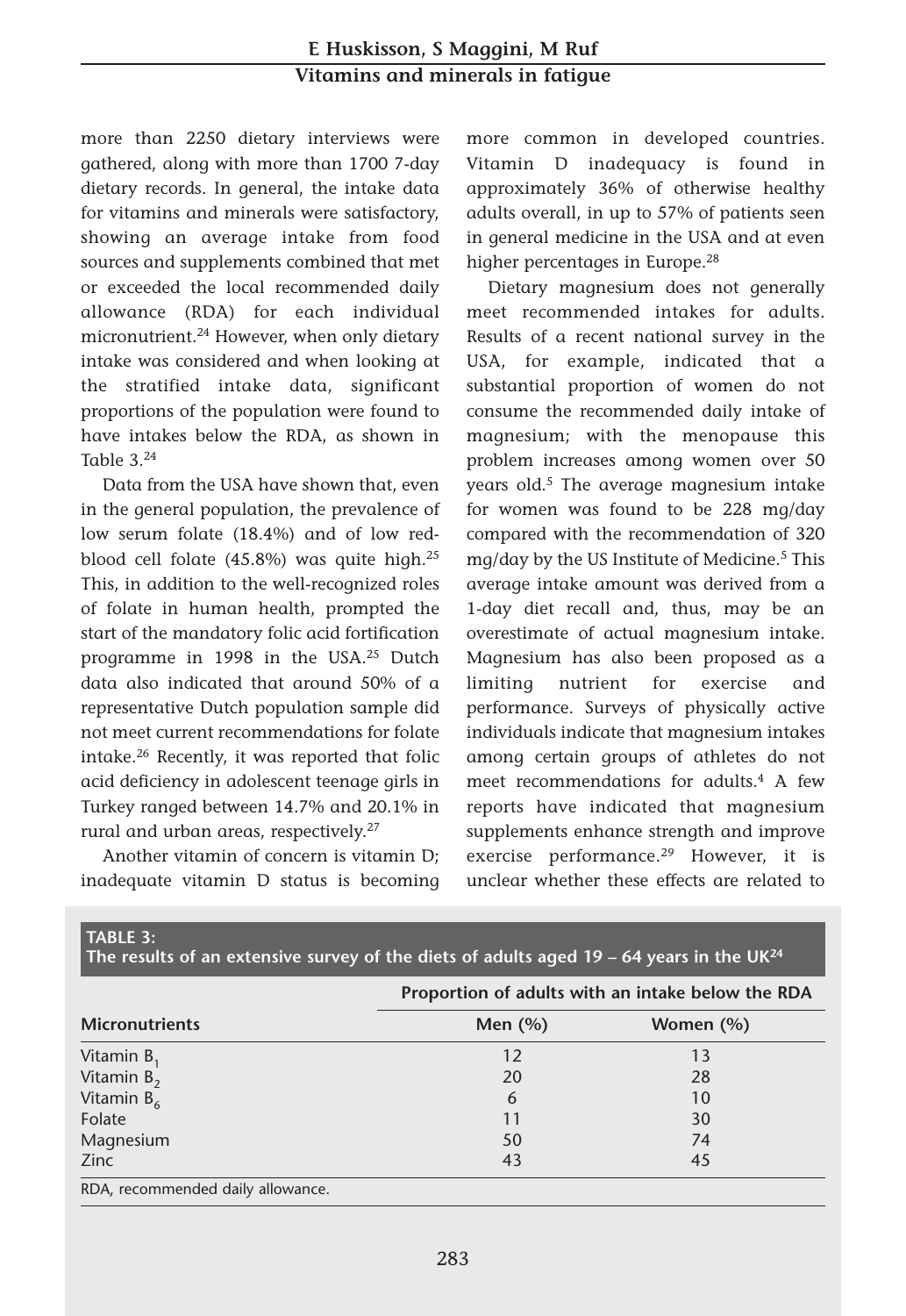remediation of an existing magnesium inadequacy or a pharmacological effect.5

In both Europe and the USA, iron deficiency is considered to be one of the main nutritional deficiency disorders, affecting large proportions of the population, particularly children, and menstruating and pregnant women.30 – 33

Low consumption of foods rich in bioavailable zinc, such as meat, particularly red meat, and a high consumption of foods rich in inhibitors of zinc absorption, such as phytate, certain dietary fibres and calcium, impair the recommended zinc status. Inadequate zinc intake, resulting in a suboptimal zinc status, has been recognized in many population groups, both in less developed and in industrialized countries. Although the cause of this may be inadequate dietary intake of zinc, the most likely reason is the consumption of inhibitors of zinc absorption.34 Women, dieters and the elderly are particularly at risk of being low in zinc.35,36 Surveys of physically active subjects also indicate that low dietary zinc is common, especially among individuals who participate in aerobic activities, such as those recommended to promote health and well-being.<sup>6</sup>

With respect to minerals and trace elements in general, it is well established that rigorous exercise leads to greater losses, particularly of magnesium, iron, zinc and chromium in sweat and urine. $37 - 40$ 

In conclusion, the risk of an inadequate micronutrient intake may be provoked by the following different conditions and situations:

(i) Elevated needs due to the induced synthesis of those enzymes important to energy metabolism which, in turn, increases the requirements for micronutrient cofactors.41

(ii) Increased loss of minerals, such as

magnesium and iron, due to sweating during exercise and in the urine.37 – 40 In general, micronutrient deficiencies caused by high physical activity (e.g. among active individuals and athletes) are well documented: B vitamins, vitamin C, iron;<sup>42</sup> vitamin  $B_2$  in young women athletes;<sup>43,44</sup> B vitamins, vitamin  $C<sub>i</sub><sup>45</sup>$  and vitamin  $B<sub>6</sub>$ following marathon running.46

(iii) Increased need because of dieting and/or a poor diet, especially in combination with a demanding lifestyle. This is especially true of women living an active life who frequently reduce intake of food to lose weight as well as making poor dietary choices. Such women have a particular risk for insufficient B vitamin status. Lifestyle-induced micronutrient deficiency results in reduced physical performance, increased fatigue and tiredness<sup>47,48</sup>

(iv) Groups such as pregnant women or the elderly must be mentioned, although they are not further considered in this review.

## **Consequences of inadequate micronutrient intake for physical well-being**

Given the importance of micronutrients in energy metabolism it is not surprising that mitochondrial functions are compromised by insufficient dietary intake of B vitamins and/or increased B vitamin needs.3 Unfortunately, clinical data on the interactions between micronutrient metabolism and physical performance are limited. This is mainly because study designs have not been sufficiently comprehensive to allow reasonable conclusions to be drawn due to the complexity of cellular respiration and the body's ability to utilize alternative pathways of energy production in an emergency. Nevertheless, it has been shown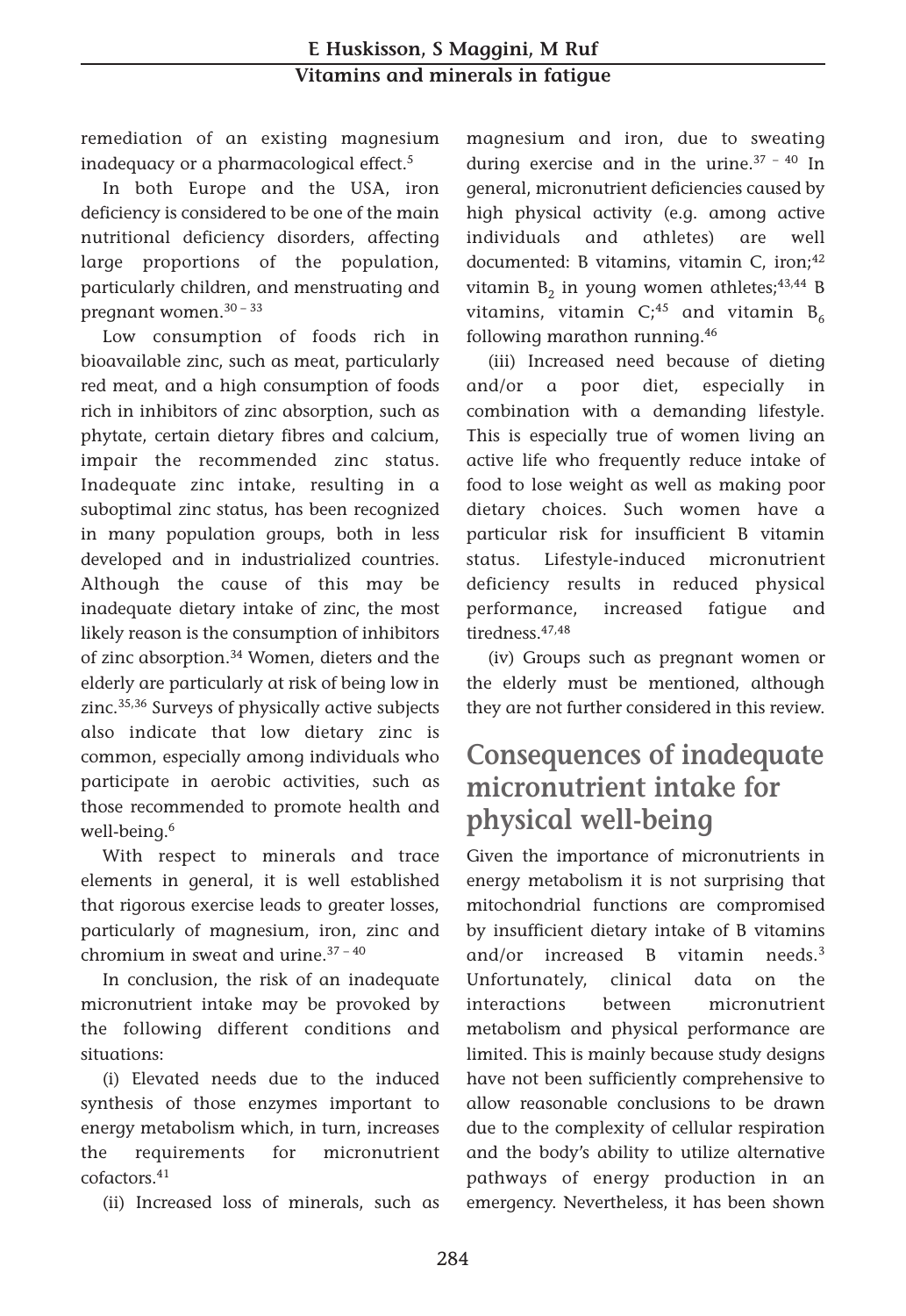that deficiencies in folate and vitamin  $B_{12}$ reduce endurance work performance and that an inadequate intake of minerals impairs performance.<sup>29</sup>

Studies of the effects of restricted diets on physical performance have not only emerged from sports medicine, but also as a 'women's health issue'. Concerns about the health effects of chronic dieting in order to reduce body weight have been regularly voiced in both the medical and the lay press. In a comprehensive review of the health consequences of dieting in active women, a 'chronic dieter' is defined as an individual who 'consistently and successfully restricts energy intake to maintain an average or below-average body weight'.<sup>47</sup> The author notes that individuals with a poor energy intake usually have poor micronutrient intakes, especially of calcium, iron, magnesium, zinc and B complex vitamins.47 These micronutrients are particularly important for active individuals since, 'they play an important role in energy production, haemoglobin synthesis, maintenance of bone health and strength and an adequate immune function'.47 Problems may arise for the active female who chronically diets and performance may suffer in athletes involved in aesthetic or 'lean-build' sports, such as dancers, long distance runners or gymnasts, who are under pressure to maintain a lean body shape for their sport.<sup>47</sup> For active females, 'poor physical performance can have a devastating psychological effect, especially if physical performance is tied to job-related expectations'.47

Support is given to these conclusions by a Spanish study that investigated energy intake as a determinant factor of vitamin status in healthy young women.<sup>45</sup> In this study, the vitamin status  $(B_1, B_2, B_6,$  retinol, β-carotene, C and E) of 56 healthy young women was analysed and related to energy intakes. A high percentage of these apparently healthy young women had deficient or marginally deficient blood levels of most of the vitamins, with adequate or optimal levels only shown for vitamins C, E and retinol. The authors concluded that young women, especially those consuming low-energy diets, are vulnerable to developing marginal vitamin deficiencies. Taken together, there is good evidence that dietary restriction does result in an inadequate micronutrient status and that this may, in turn, impair physical performance.45,47

If deficiency of micronutrients can impair physical performance, conversely physical activity may deplete micronutrient status. In a metabolic study, young women were fed various amounts of riboflavin (vitamin  $B_2$ ) over a 10-week period and their riboflavin status was monitored.43 When 20 – 50 min/day of exercise for 6 days a week was introduced, riboflavin levels declined but were restored when dietary riboflavin levels were concomitantly increased. A similar study found that, in the weeks when subjects exercised, riboflavin status declined significantly compared with the weeks in which no exercise was performed.44

More recently, a double-blind, randomized, crossover study investigated the effects of zinc deficiency on physical performance.6 Fourteen young men were fed a low-zinc diet for 9 weeks and, following a 6-week washout period, they were then fed a zinc-supplemented diet for a further 9 weeks. Blood and faecal determinations of zinc status and balance, and physiological testing were performed at specific times during each dietary period. The authors concluded that low dietary zinc was associated with impaired cardiorespiratory function and impaired metabolic responses during exercise. In establishing the 1998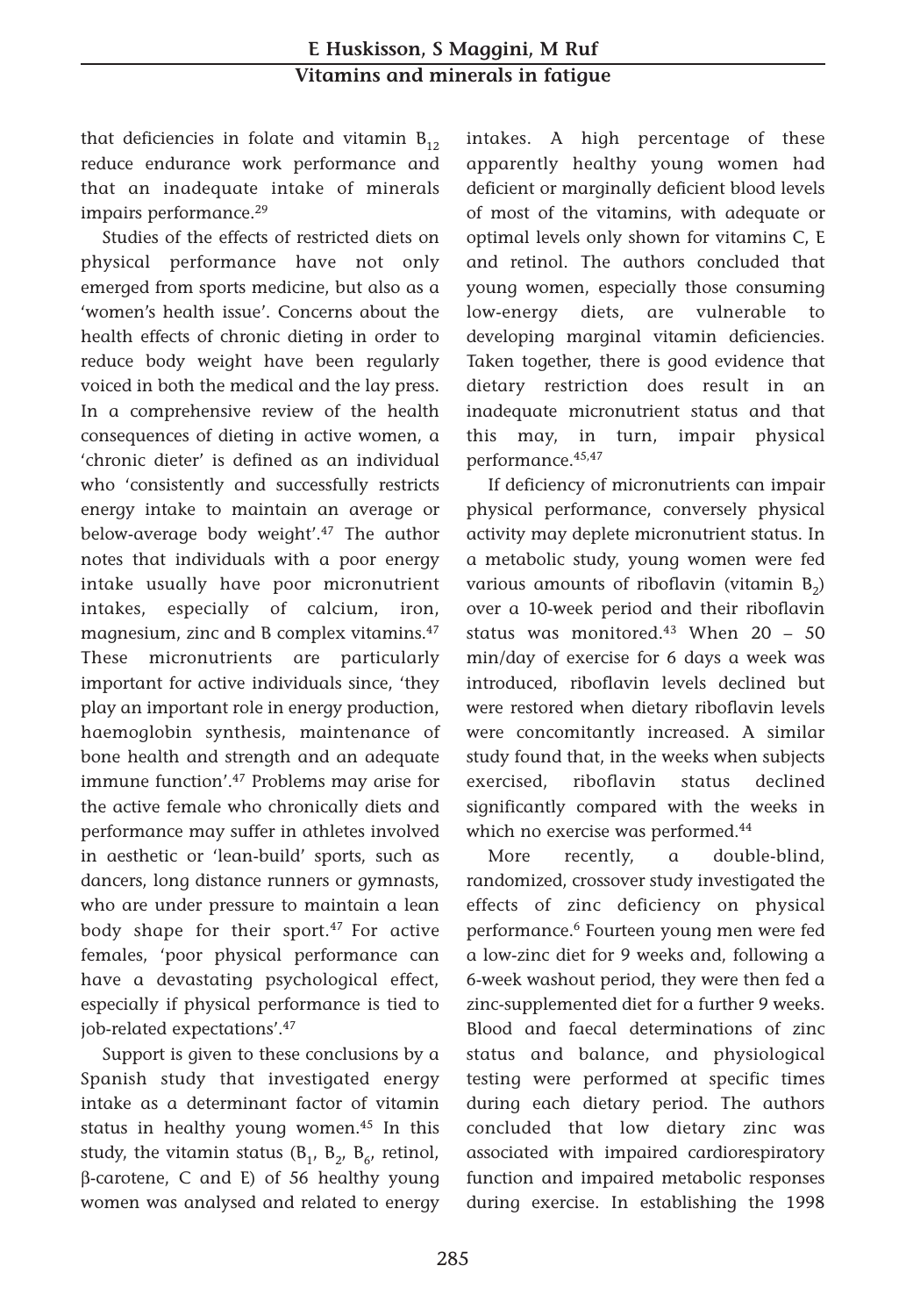dietary reference intake (DRI) for riboflavin, the US Institute of Medicine considered data from a number of metabolic studies and concluded that requirements might be higher in active individuals, but the amount of existing data was not sufficient to quantify the requirement.<sup>8</sup>

A number of studies have indicated that vitamin  $B_6$  is lost as a result of exercise, although the magnitude of the loss is small. Vitamin  $B_6$  is required to maintain plasma concentrations of pyridoxal 5'-phosphate (PLP). Blood studies show that PLP levels rise rapidly during exercise, indicating consumption of vitamin  $B_6$ .<sup>48</sup> In subjects with an adequate  $B_6$  intake, the levels fall back to baseline within 30 – 60 min after exercise.48 As an example, it was calculated that marathon runners lose about 1 mg vitamin  $B_6$  during a marathon, equivalent to the DRI for an adult.<sup>46</sup>

In a review of the effect of physical activity on thiamine, riboflavin and vitamin  $B_6$  requirements<sup>48</sup> it was concluded that, because exercise stresses metabolic pathways that depend on thiamine, riboflavin and vitamin  $B_{6}$ , the requirements for these vitamins may be increased in active individuals. Since exercise seems to decrease nutrient status even further in those with pre-existing marginal vitamin intakes or body stores, individuals 'who restrict their energy intake or make poor dietary choices are at greater risk for poor thiamine, riboflavin and vitamin  $B_6$  status'.<sup>48</sup>

In 2001 Speich *et al.*<sup>49</sup> published a review of 24 studies carried out between 1994 and 2000 into the significance of levels of 16 minerals and trace elements for physical performance. They concluded that, although many of these minerals are involved in aspects of energy metabolism, for most their precise physiological role is still unclear. This uncertainty underlines the need for further research. A better understanding about micronutrients and energy metabolism is even more urgent because, besides the impact on physical well-being, currently the long-term health consequences for humans with marginal B vitamin deficiencies are not known.3

## **Micronutrient supplementation**

It is a well-known fact that, often encouraged by their coaches, sports people and athletes are major consumers of multivitamins/mineral supplements. As an example, Armstrong and Maresh<sup>42</sup> cite studies from Australia showing that 30% – 100% of athletes in different sports have taken supplements. With regard to the effects of micronutrient supplementation on physical performance, the literature generally indicates that a positive effect on physical performance is only detectable when the dietary intake of these nutrients is not adequate. This is supported by the most recent review of this topic, in which the author concluded that the use of vitamin and mineral supplements did not improve measures of performance in people consuming adequate diets.29 However, 'young girls and individuals participating in activities with weight classifications or aesthetic components are prone to nutrient deficiencies because they restrict food intake and specific micronutrient-rich foods'.29

Do the findings in athletes also apply to 'normal' people with only moderate physical activity? Young women at risk of micronutrient deficiency because of chronic dieting have been identified<sup>47</sup> and, in a subsequent paper, it was shown that the risk of deficiency was greatest in physically active women with pre-existing marginal vitamin status.<sup>48</sup> Indeed, both Manore<sup>48</sup> and Lukaski29 identified the same high risk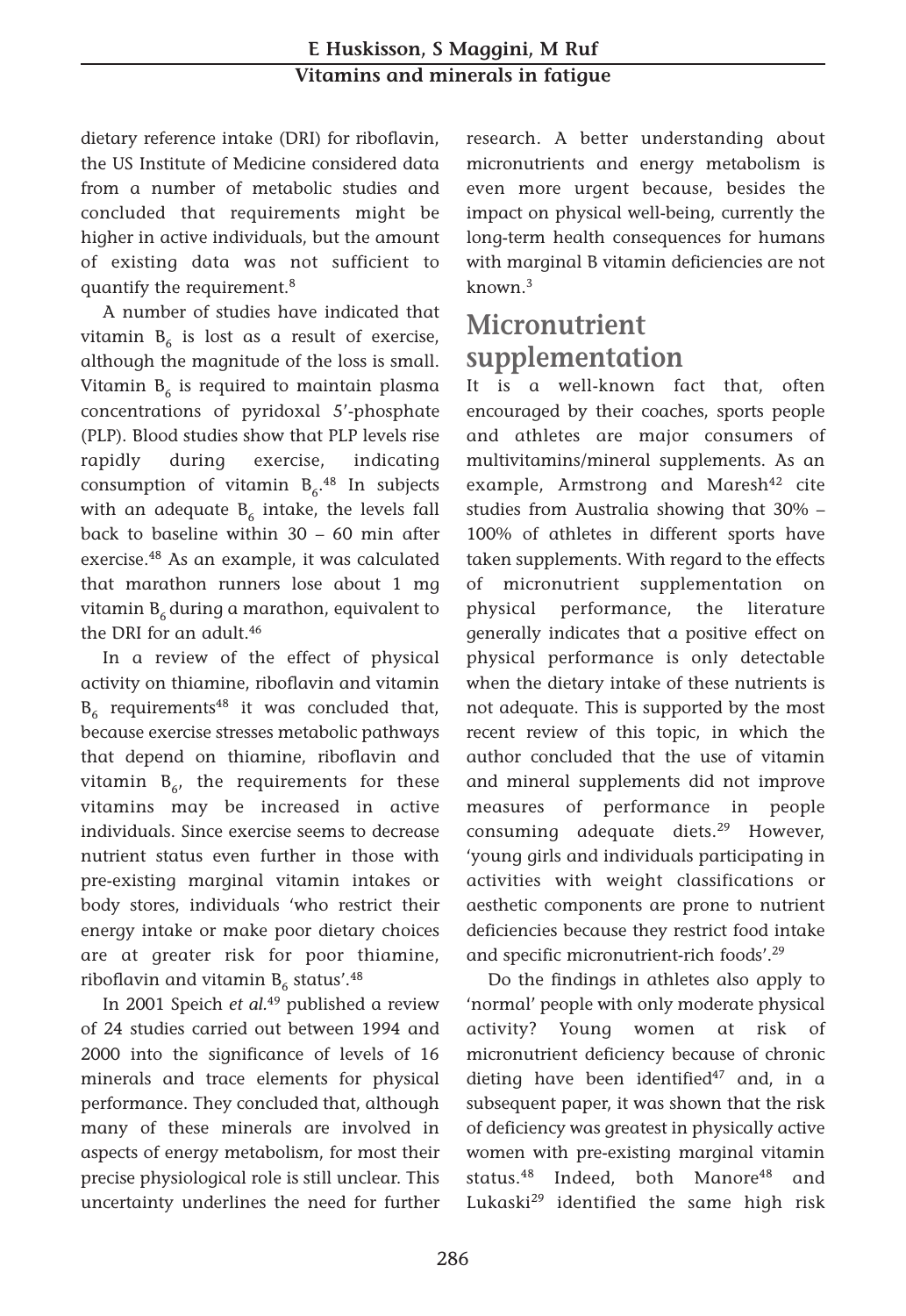#### **E Huskisson, S Maggini, M Ruf Vitamins and minerals in fatigue**

group, but from different perspectives: Lukaski studied athletes and identified an 'at risk' subgroup of young women who restricted their diet;<sup>29</sup> while Manore studied chronic dieters and identified an 'at risk' subgroup who were physically active.<sup>48</sup> Both authors concurred that multivitamin/ mineral supplementation may be beneficial for such women.

Finally, a generally well-recognized group for inadequate micronutrient intake is the elderly. Diet, micronutrient status and the benefits of supplementation have been much studied in the elderly, however most studies have concentrated on the effects of deficiency on susceptibility to infection and, more recently, cognitive function.<sup>18</sup> However, lack of energy, tiredness, weakness and, paradoxically, loss of appetite are frequent complaints of older people. A recent study confirmed earlier pan-European findings that between 39% and 78% of elderly subjects had dietary intakes of vitamin A, calcium and iron below the lowest European RDA;50 the relationship between micronutrient insufficiency and energy in this group warrants further study.

As to how long to continue supplementation, the evidence suggests that an inadequate micronutrient status may take several weeks to develop and, once it occurs, it may take an equally long time to replenish body stores. Although data are limited, an experimental study showed that it took around 6 weeks for daily supplementation of vitamin  $B_6$  to restore optimum blood levels.<sup>51</sup> Based on this and clinical data with multivitamin products,  $52,53$  a treatment period of at least 40 days is usually recommended.

Lichtenstein and Russell<sup>54</sup> recently concluded that there are strong reasons to make recommendations for the use of dietary supplements by certain segments of the population. 'Supplements are relatively inexpensive and can be reliably used to administer nutrients in precise doses. If used consistently, supplements can ensure adequate intakes of specific nutrients in targeted groups that have increased needs for those nutrients because of physiologic limitations or changes'.54

#### **Conclusion**

An overwhelming body of physiological evidence confirms the fundamental role of vitamins and minerals in energy metabolism. In particular, the B complex vitamins are essential for mitochondrial function and a lack of just one of these vitamins may compromise an entire sequence of biochemical reactions necessary for transforming food into physiological energy. It is also clear that several minerals and trace elements are essential for energy generation, although more research is needed to elucidate their precise role.

Inadequate intake of micronutrients, or increased needs, impairs health and increases susceptibility to infection, but may also result in tiredness, lack of energy and poor concentration. Besides generally accepted risk groups like the elderly, an important group who are at risk of an inadequate micronutrient intake – especially of the B vitamins – are young to middle-aged adults. These are often women with a demanding lifestyle who are physically active and whose dietary behaviour might be characterized by poor choices and/or regular attempts to lose weight.

Given the importance of micronutrients for energy metabolism and the risk for an inadequate micronutrient status in otherwise healthy individuals, multivitamin – mineral supplementation is recommended for patients complaining of chronic lack of energy and in whom underlying disease has been excluded. Where such supplements are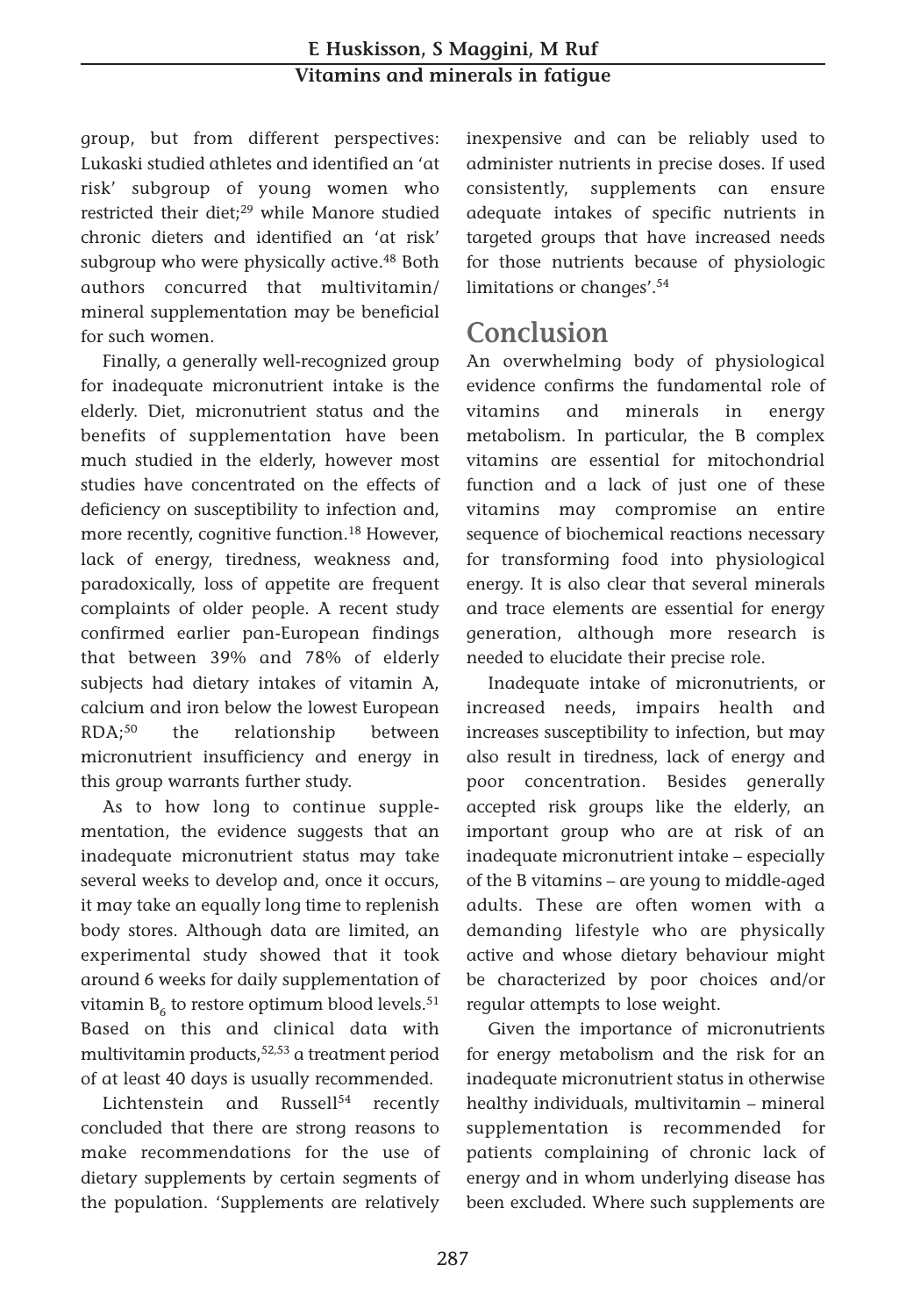prescribed or recommended they should be taken for an adequate period of time, ideally not less than 6 weeks, to obtain a noticeable effect on physical well-being.

## **Conflicts of interest**

Silvia Maggini and Michael Ruf are employed by Bayer Consumer Care, a manufacturer of multivitamins.

• Received for publication 20 December 2006 • Accepted subject to revision 10 January 2007 • Revised accepted 16 March 2007

Copyright © 2007 Field House Publishing LLP

#### **References**

- 1 Groff JL, Gropper SS, Hunt SM: *Advanced Nutrition and Metabolism,* 2nd edn. St. Paul: West Publishing, 1995.
- 2 Depeint F, Bruce WR, Shangari N, *et al*: Mitochondrial function and toxicity: role of the B-vitamin family on mitochondrial energy metabolism. *Chem Biol Interact* 2006; **163:** 94 – 112.
- 3 Depeint F, Bruce WR, Shangari N, *et al*: Mitochondrial function and toxicity: role of B vitamins on the one-carbon transfer pathways. *Chem Biol Interact* 2006; **163:** 113 – 132.
- 4 Lukaski HC: Magnesium, zinc, and chromium nutriture and physical activity. *Am J Clin Nutr* 2000; **72(suppl):** 585S – 593S.
- 5 Lukaski HC, Nielsen FH: Dietary magnesium depletion affects metabolic response during submaximal exercise in postmenopausal women. *J Nutr* 2002; **132:** 930 – 935.
- 6 Lukaski HC: Low dietary zinc decreases erythrocyte carbonic anhydrase activities and impairs cardiorespiratory function in men during exercise. *Am J Clin Nutr* 2005; **81:** 1045 – 1051.
- 7 Institute of Medicine: *Dietary Reference Intakes for Calcium, Phosphorus, Magnesium, Vitamin D and Fluoride*. Washington DC: National Academic Press, 1997.
- 8 Institute of Medicine: *Dietary Reference Intakes for Thiamin, Riboflavin, Niacin, Vitamin B<sub>c</sub>, Folate, Vitamin B12, Pantothenic Acid, Biotin and Choline*. Washington DC: National Academic Press, 1998.
- 9 Institute of Medicine: *Dietary Reference Intakes for Vitamin C, Vitamin E, Selenium and Carotenoids.* Washington DC: National Academic Press, 2000.
- 10 Institute of Medicine: *Dietary Reference Intakes for Vitamin A, Vitamin K, Arsenic, Boron, Chromium, Copper, Iodine, Iron, Manganese, Molybdenum, Nickel, Silicon, Vanadium and Zinc.* Washington DC: National Academic Press, 2001.
- 11 Brubacher GB: Assessment of vitamin status in pregnant women. In: *Vitamins and Minerals in Pregnancy and Lactation* (Berger H, ed). Nestle Nutrition Workshop Series, Vol 16. Vevey: Nestec / New York: Raven Press, 1988; pp 51 – 57.
- 12 Bässler KH: Definition und Relevanz subklinischer Vitaminmangelzustände. *VitaMinSpur* 1995; **10:** 112 – 118.
- 13 Pietrzik K: Concept of borderline vitamin

deficiencies. *Int J Vitam Nutr Res Suppl* 1985; **27:**  $61 - 73.$ 

- 14 Baessler KH, Golly I, Loew D, *et al* (eds): *Vitamin-Lexikon fuer Aerzte, Apotheker und Ernaehrungswissenschaftler*, 3rd edn. Muenchen-Jena: Urban & Fischer, 2002.
- 15 Shankar AH: Nutritional modulation of immune function and infectious disease. In: *Present Knowledge in Nutrition,* 8th edn (Bowman BA, Russel RM, eds). Washington DC: ILSI Press, 2001; chapter 59, pp 686 – 700.
- 16 Meydani SN, Han SN: Nutrition regulation of the immune response: the case of vitamin E. In: *Present Knowledge in Nutrition,* 8th edn (Bowman BA, Russel RM, eds). Washington DC: ILSI Press, 2001; chapter 41, pp 449 – 462.
- 17 Rucker RB, Suttie JW, McCormick DB, *et al* (eds): *Handbook of Vitamin*s, 3rd edn. New York: Marcel Dekker, 2001.
- 18 Huskisson E, Maggini S, Ruf M: The influence of micronutrients on cognitive function and performance. *J Int Med Res* 2007; **35:** 1 – 19.
- 19 Fairfield KM, Fletcher RH: Vitamins for chronic disease prevention in adults. *JAMA* 2002; **287:** 3116 – 3126.
- 20 Fletcher RH, Fairfield KM: Vitamins for chronic disease prevention in adults. *JAMA* 2002; **287:** 3127 – 3129.
- 21 van der Beek EJ, Löwik MRH, Hulshof KFAM, *et al*: Combinations of low thiamin, riboflavin, vitamin  $B_6$  and vitamin C intake among Dutch adults (Dutch Nutrition Surveillance System). *J Am Coll Nutr* 1994; **13:** 383 – 391.
- 22 van der Beek EJ, van Dokkum W, Schrijver J, *et al*: Thiamin, riboflavin, and vitamins B-6 and C: impact of combined restricted intake on functional performance in man. *Am J Clin Nutr* 1988; **48:** 1451 – 1462.
- 23 Löwik MRH, van den Berg H, Schrijver J, *et al*: Risk assessment regarding vitamin  $B_6$  among elderly people (Dutch Nutrition Surveillance system). *Age Nutr* 1993; **4:** 126 – 132.
- 24 Food Standards Agency: *The National Diet and Nutrition Survey: Adults Aged 19 to 64 Years*, Vol 3. London: The Stationery Office, 2003.
- 25 Ganji V, Kafai MR: Trends in serum folate, RBC folate, and circulating total homocysteine concentrations in the United States: analysis of data from National Health and Nutrition Examination Surveys, 1988 – 1994, 1999 – 2000,